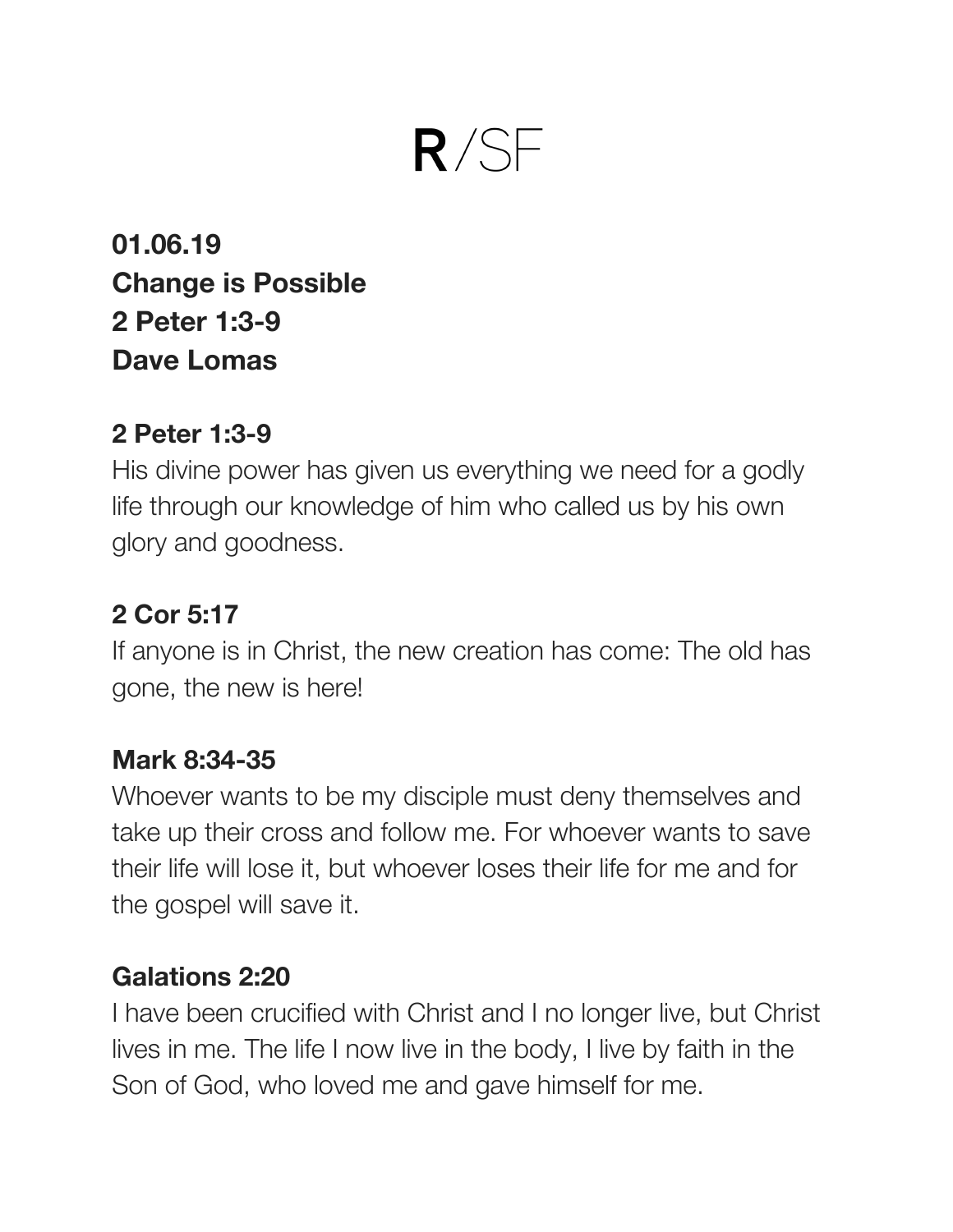It's real but not realized.

It's real (God says it is, it's who you are) but not realized (by you and others, fully, yet).

# **2 Peter 1:3-9**

His divine power has given us everything we need for a godly life through our knowledge of him who called us by his own glory and goodness. Through these he has given us his very great and precious promises, so that through them you may participate in the divine nature, having escaped the corruption in the world caused by evil desires. For this very reason, make every effort to add to your faith, goodness; and to goodness, knowledge; and to knowledge, self-control; and to self-control, perseverance; and to perseverance, godliness; and to godliness, mutual affection; and to mutual affection, love. For if you possess these qualities in increasing measure, they will keep you from being ineffective and unproductive in your knowledge of our Lord Jesus Christ. But whoever does not have them is nearsighted and blind, forgetting that they have been cleansed from their past sins.

"The will is neither strong nor weak. Like a [car], it has only one task: to do what the driver (the mind, influenced by the body and the social realm) tells it to do. Therefore, change—or lack thereof—is not an issue of the will at all. Change happens when these other influencers are modified. The good news is that we have control over those other influencers. When new ideas, new